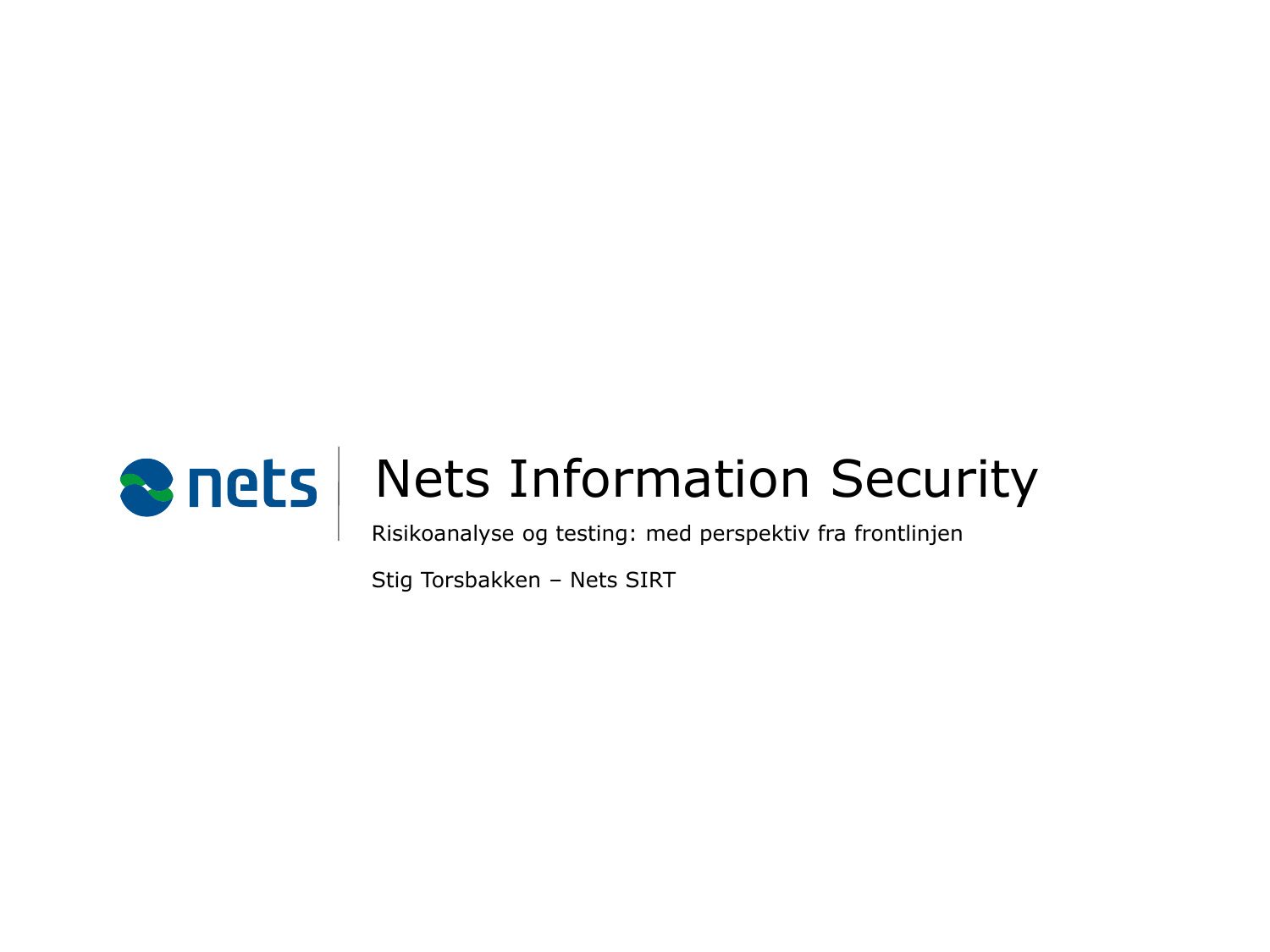# Agenda

- Nets
- > Nets threat landscape
- > Nets security testing
- $>$  Seurity testing and security incidents

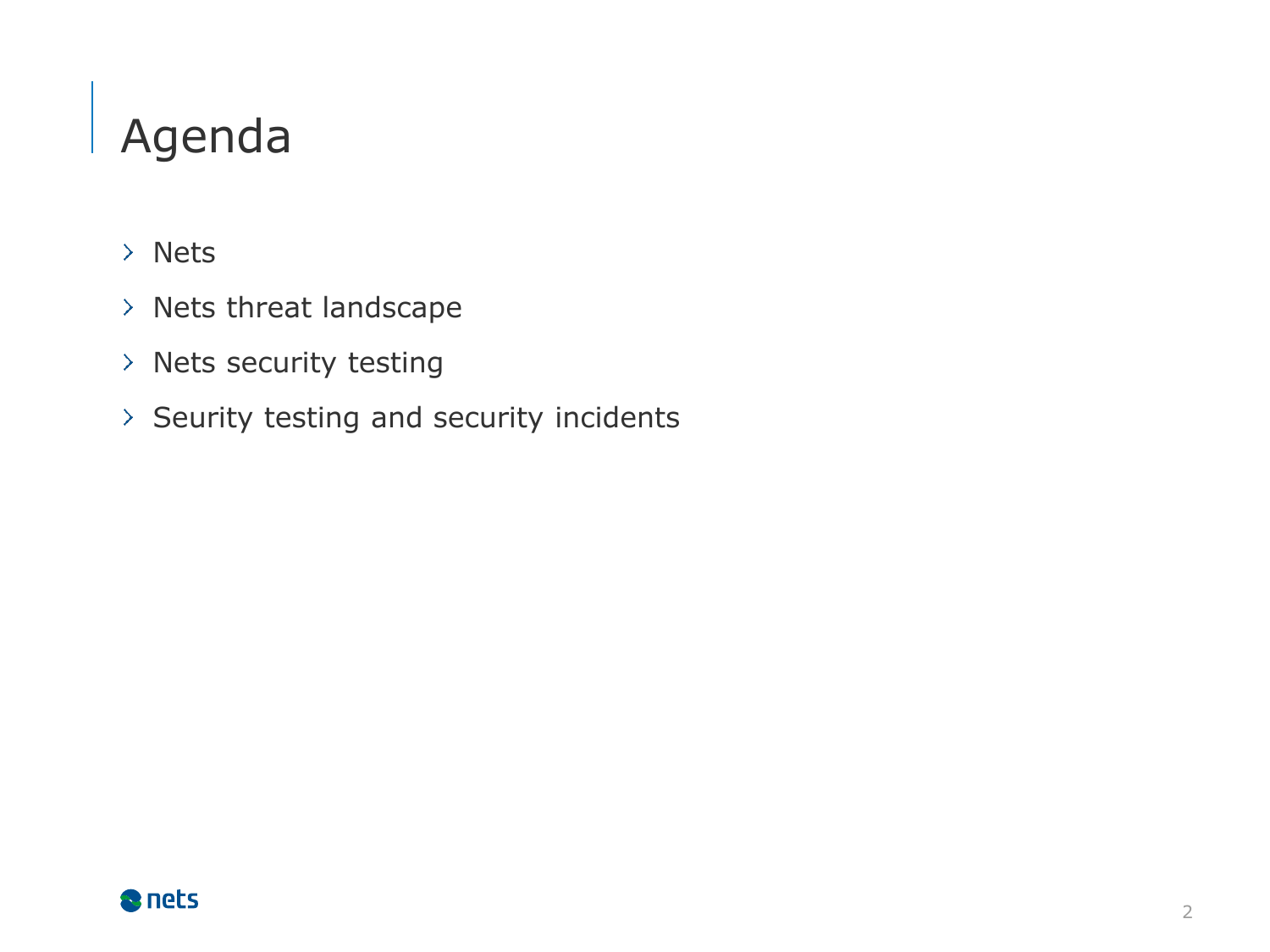

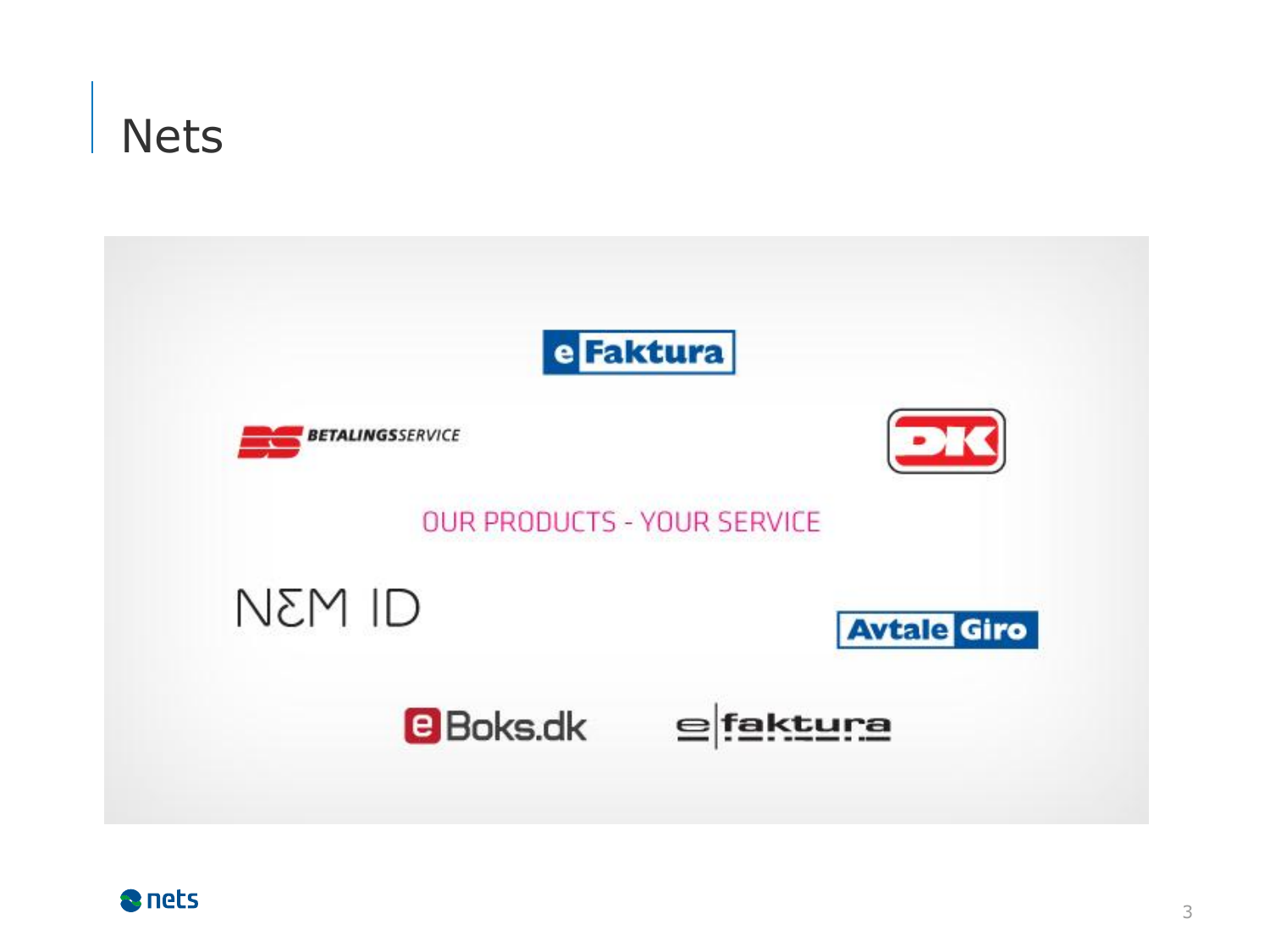## Three lines of defence

Risk management in Nets is organized around the 3 lines of defence model (Ref. ECIIA & FERMA "Guidance on the 8th EU Company Law Directive")

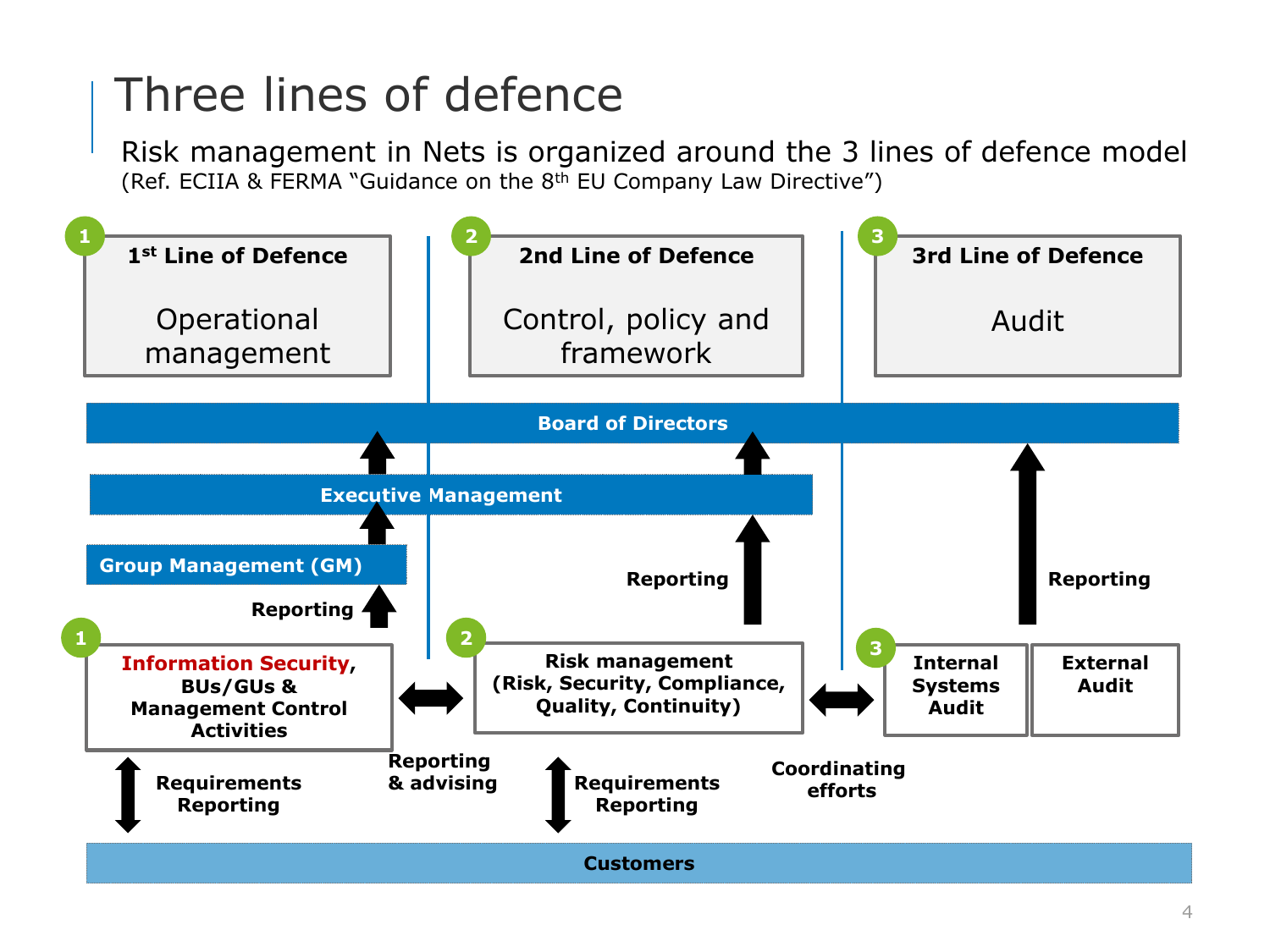## Nets security

*Simplified*



- $>$  Threat
- $\angle$  Technical
- Operational
- > Compliance
- $\angle$  Business
- $>$  Risk

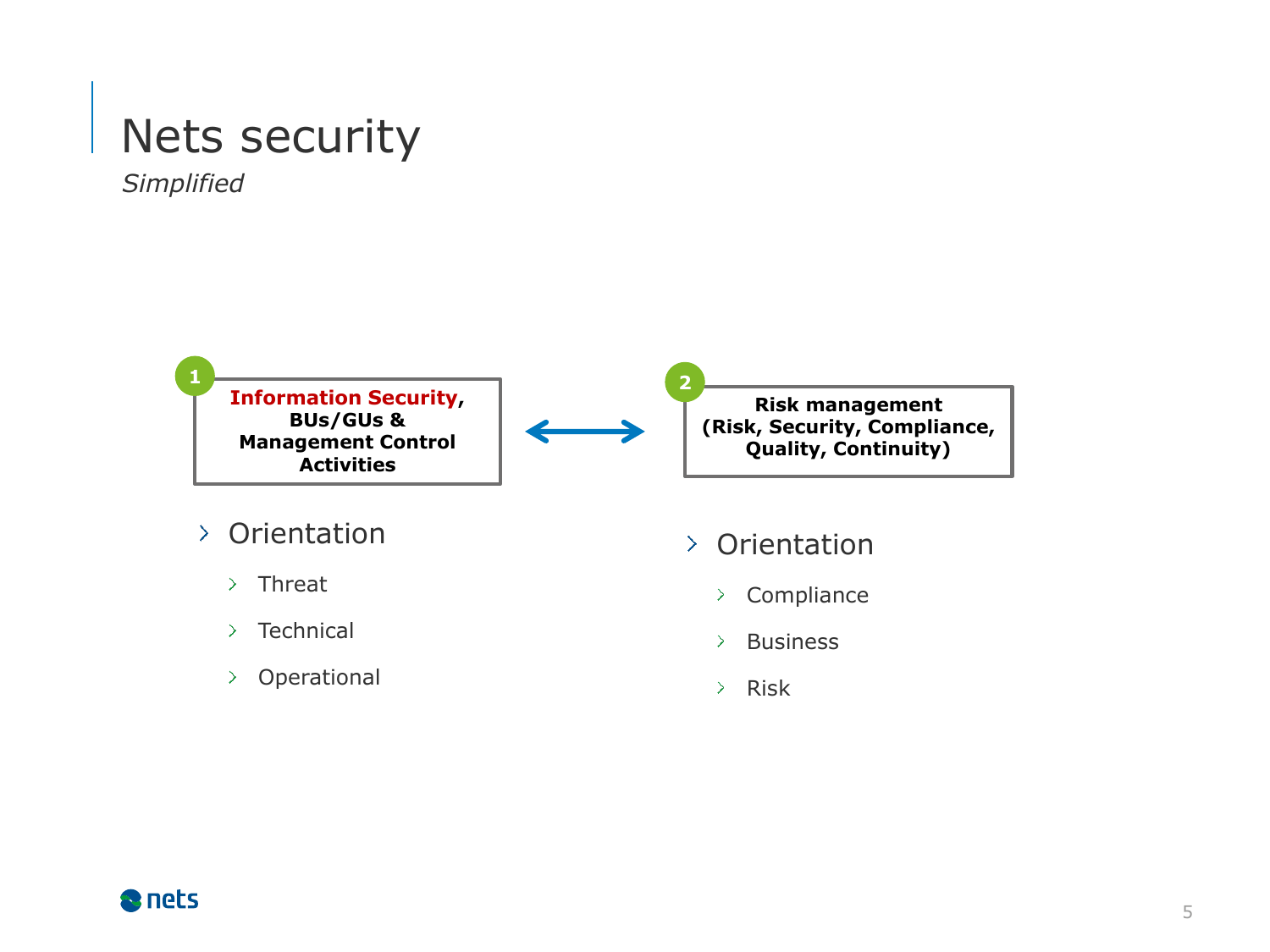## Nets SIRT security incidents 2013

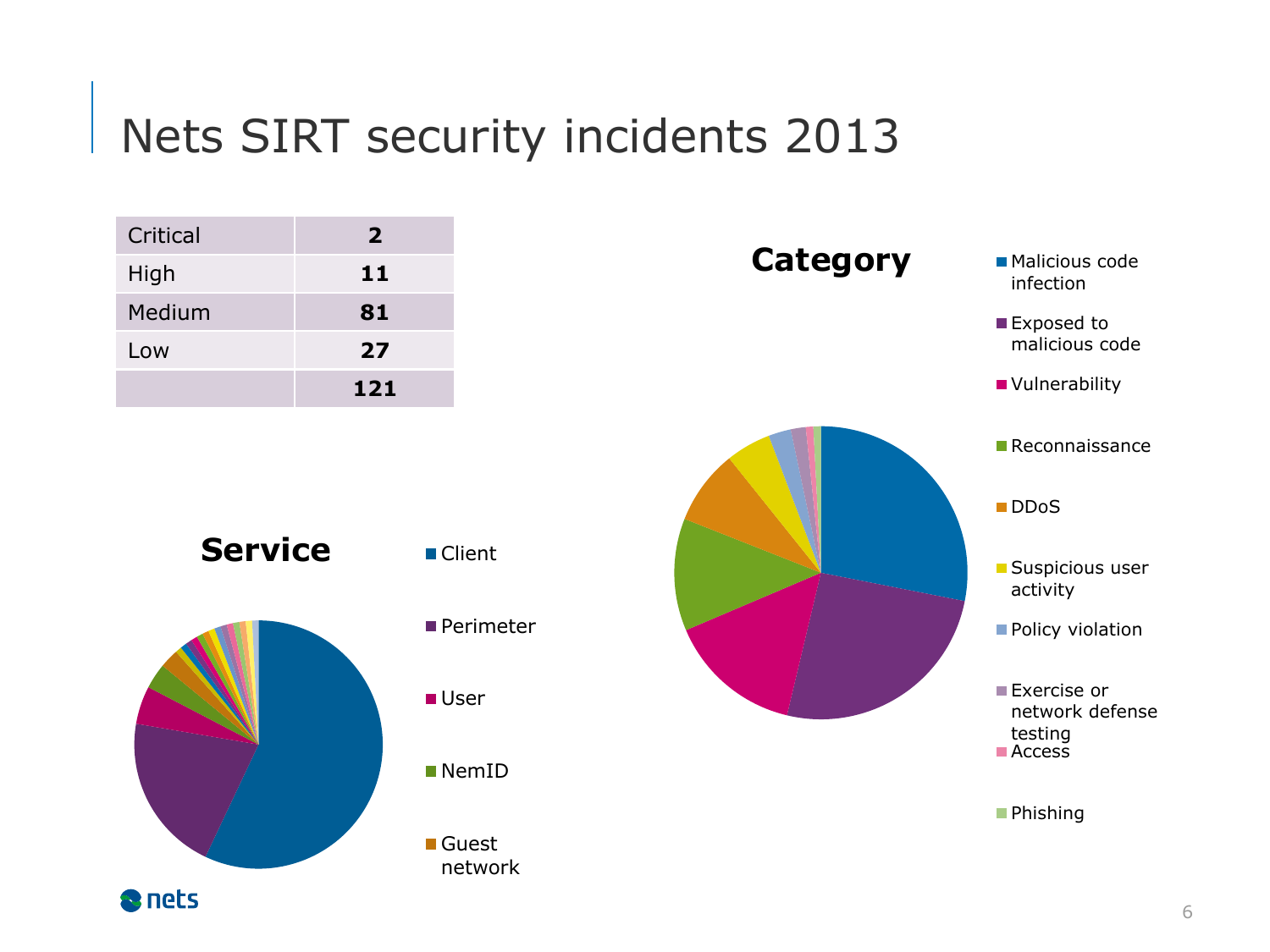## Nets SIRT security incidents 2013

Fra: Nets.Service@kortet [mailto:Nets.Service@kortet] Sendt: 29. mai 2012 03:05 Til: Emne: Beskyttelse av tjenesten kortet.



#### Kjære bruker:

Det har blitt brakt til vår oppmerksomhet at VISA / MasterCard må BESKYTTELSE som en del av vår kontinuerlige forpliktelse til å beskytte dine kort og redusere svindel.

Hvis du kunne ta 3-5 minutter av din online opplevelse og muliggre beskyttelse av kortet ditt

Nr du starter å beskytte kortet ditt, vil du ikke oppleve fremtidige problemer med den elektroniske tjenesten.

For å begynne å beskytte ditt kredittkort, klikk på linken nedenfor:

### **Aktiver beskyttelse**

Viktig: Kunne aktivering vil resultere i suspensjon av kortet ditt Beskyttelse av tjenesten kortet. internasjonal sikkerhet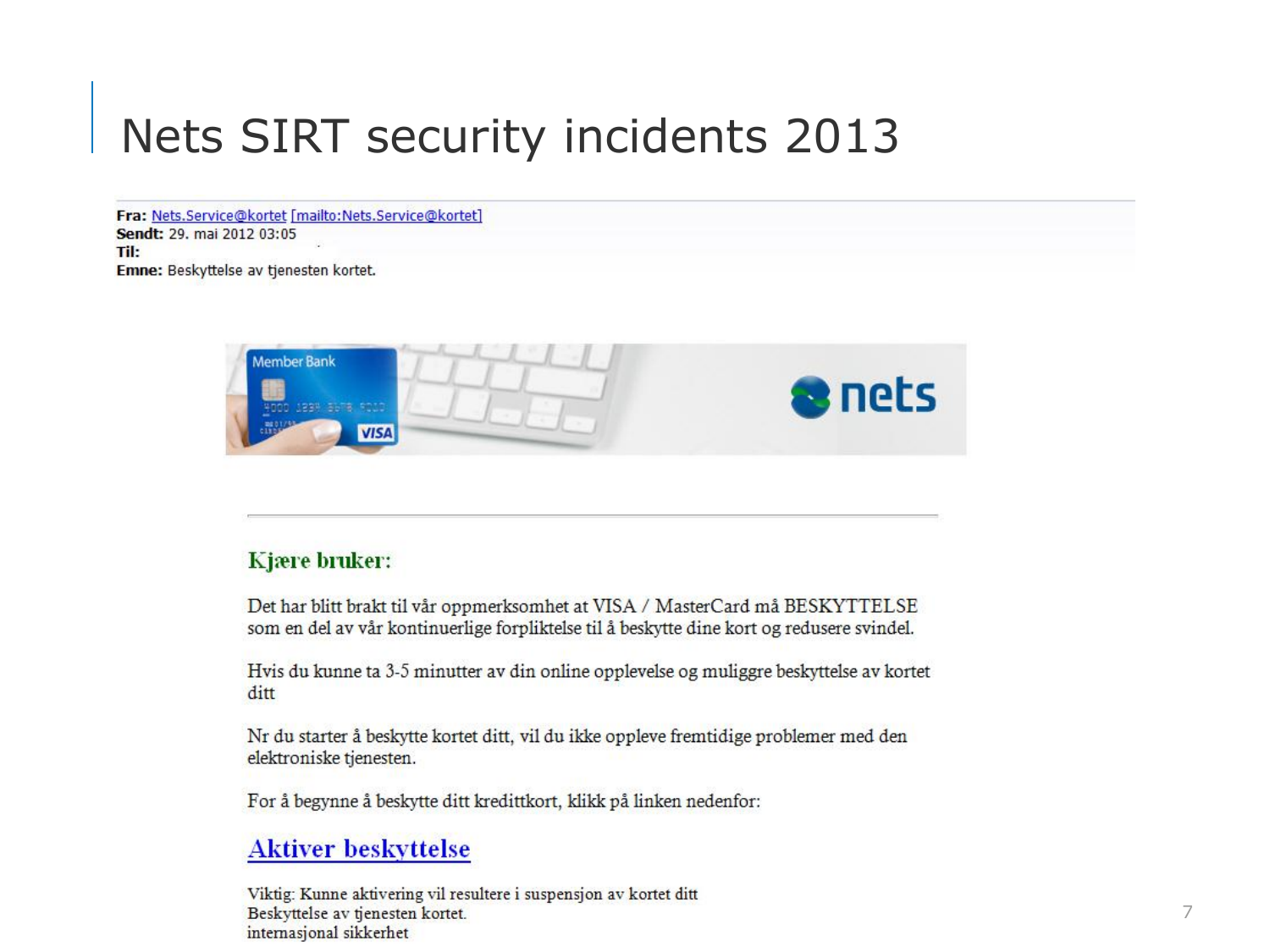# DDoS attack April 10

*NemID down for 7 hours*



Danish Luiz Team @DanishLulzTeam apr 10 Nu kan hele danmark se, hvor svagt internet sikkerheden i danmark virkelig er. #nemid Mer



**Danish LuizTeam @DanishLuizTeam** we killed ya, ha-ha #nemid Mer

apr 10

## Gruppe tager ansvar for NemID-angreb: Vil forsøge at slå til igen

*En gruppe, der via Twitter har taget ansvaret for torsdagens angreb mod NemID, siger, at de vil forsøge at få login-tjenesten til at gå ned igen.*

| 圖 | Terminal - stitor@ip-10-39-25-202: ~                                                                                         |
|---|------------------------------------------------------------------------------------------------------------------------------|
|   | File Edit View rerminal Go Help                                                                                              |
|   |                                                                                                                              |
|   | 12:57 -!- Channel #DanishLulzTeam created Thu Apr 11 12:40:10 2013                                                           |
|   | 12:57 -!- Irssi: Join to #DanishLulzTeam was synced in 1 secs                                                                |
|   | 12:57 <@s0x> okay, NU bliver jeg i tvivl                                                                                     |
|   | 12:57 <@s0x> Endnu en lurker, eller den ægte vare?                                                                           |
|   | $12:57$ $p\text{-}$ $p\text{-}$ $\infty$ $101$                                                                               |
|   | $12:57 < Version2 >$ hey - hvem er det?                                                                                      |
|   | 12:58 <@s0x> Nånå, lad os bare fortsætte                                                                                     |
|   | 12:58 < Version2> vi kan jo lave en tilsvarende twitterbesked-autentificerings-ting, hvis I synes                            |
|   | $12:58$ escape Nainei, shidt mad det                                                                                         |
|   | 12:58 ⊲@s0x> Grunden til angrebet er vel simpelt nok, at vise danmark hvor lidt der skal til                                 |
|   | 12:58 -!- pik is now known as <b>champ1</b>                                                                                  |
|   | 12:59 <@s0x> Hvor nemt det egentlig er at hive selv store sider ned, som f.eks. nemid                                        |
|   | 12:59 <mark> -!- LULU</mark> [len@VoxAnon-ege.gdl.dvbkje.IP] has joined <b>#DanishLulzTeam</b>                               |
|   | 12:59 < Version2> altså "bare" et statement?                                                                                 |
|   | 12:59 <mark> ⊲@sOx&gt; Vi ville bare give Nets et lille prik på skulderen om at hey, det her skal i sku gøre noget ve</mark> |
|   | 12:59 < ANB> Et voldsomt hint                                                                                                |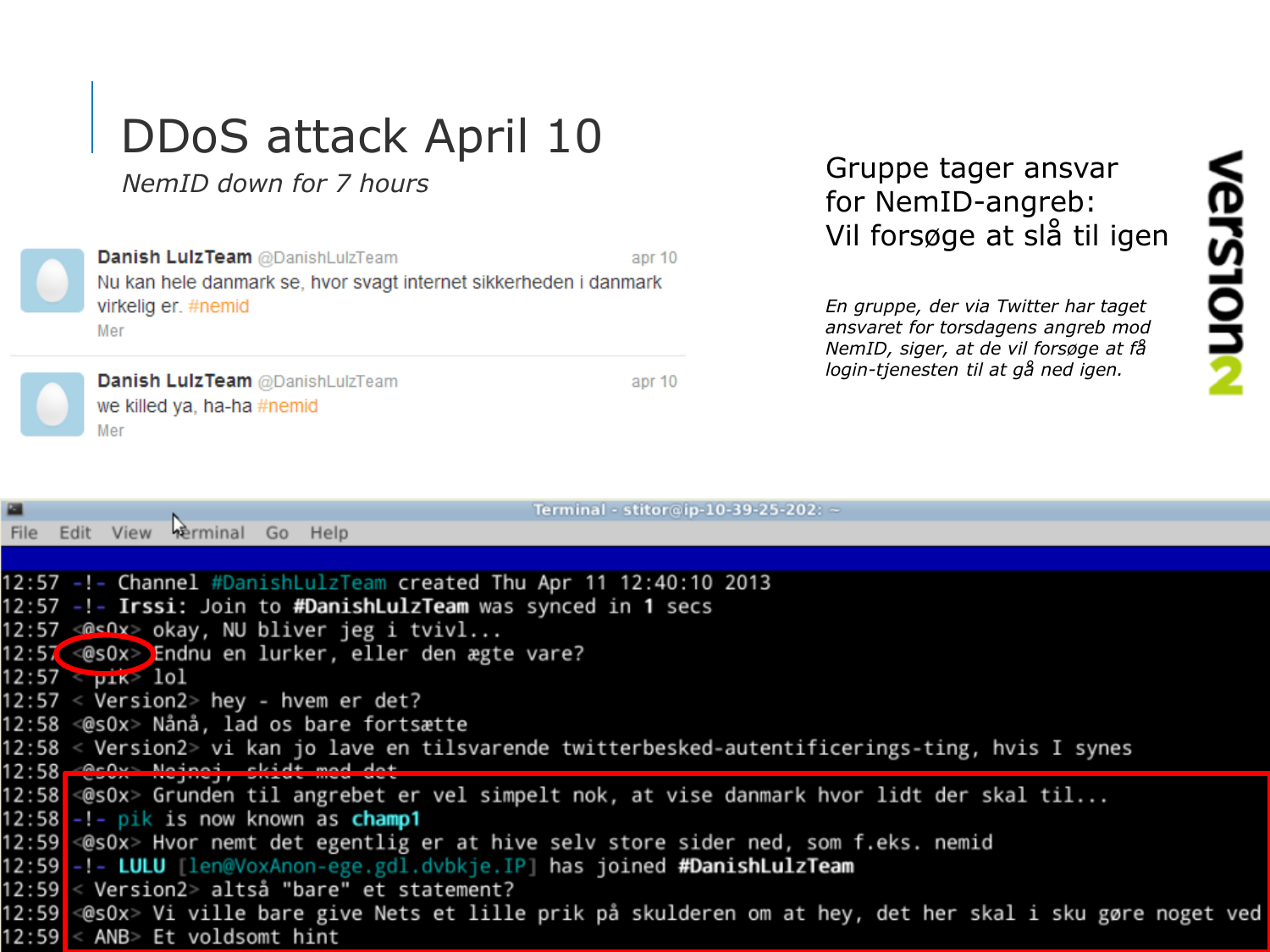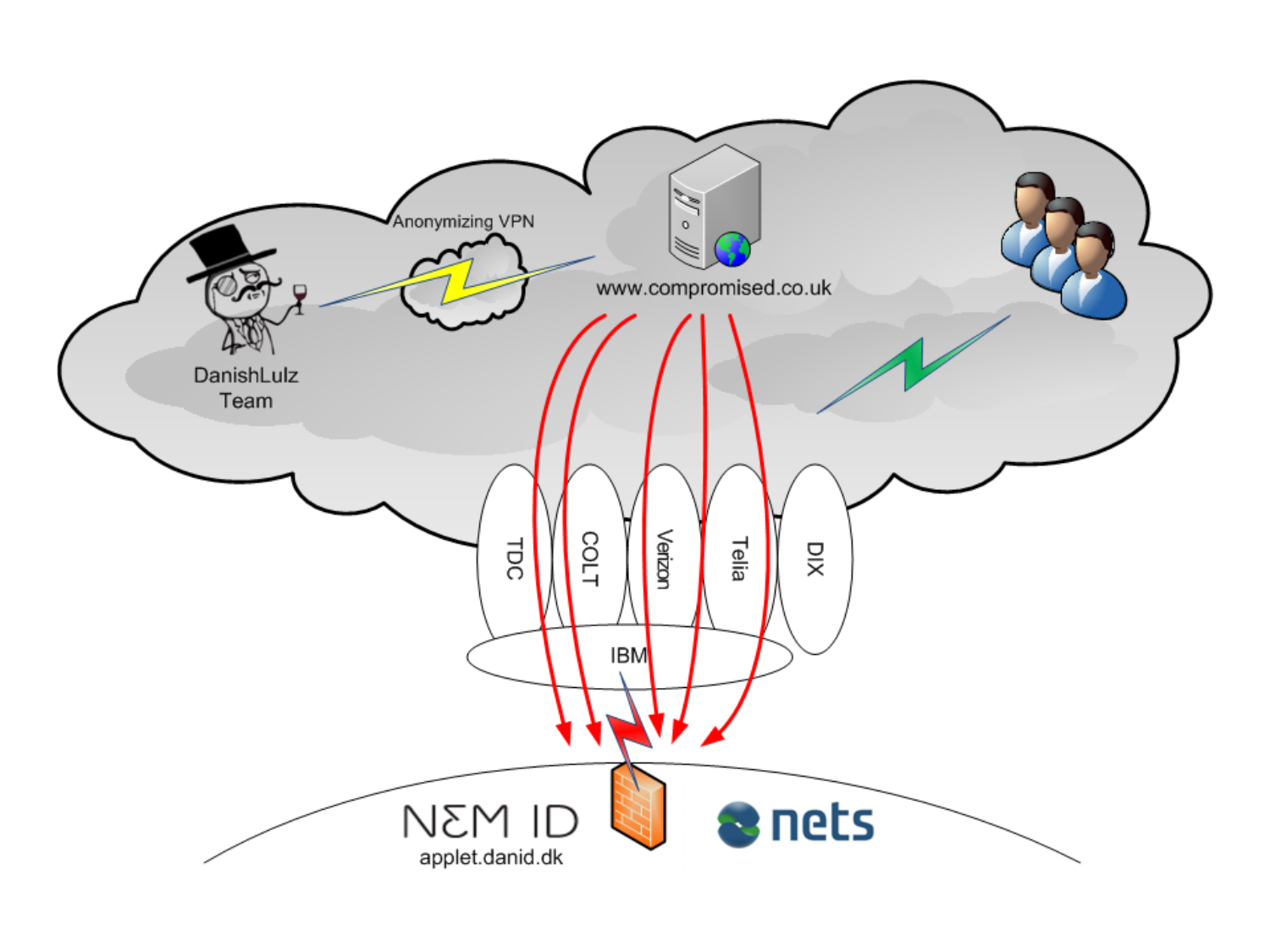### s t e r t e x t s ty l e s Security testing in Nets

*In numbers – Nets Norway*

- Vulnerability scanning
	- External: 4  $\sum$
	- Internal: 4+  $\sum$
	- Scanningless scanning: 365  $\geq$

## $\triangleright$  Pentesting

- New applications/systems: approx. 1 every week(!)  $\sum_{i=1}^{n}$
- > Yearly pentests: 20

## $\angle$  Risk analysis

- $\angle$  Yearly risk analysis of all infrastructure
- Risk analysis of new services  $\sum_{i=1}^{n}$
- > How is this possible?
	- $\geq 1$  FTE (to be 3-4) dedicated to pentesting
	- $25-30$  security officers in Nets in total
	- $\sum_{i=1}^{n}$ Heavy use of consultants and 3rd party vendors
	- **Narrowing scope**  $\sum_{i=1}^{n}$

## **S** nets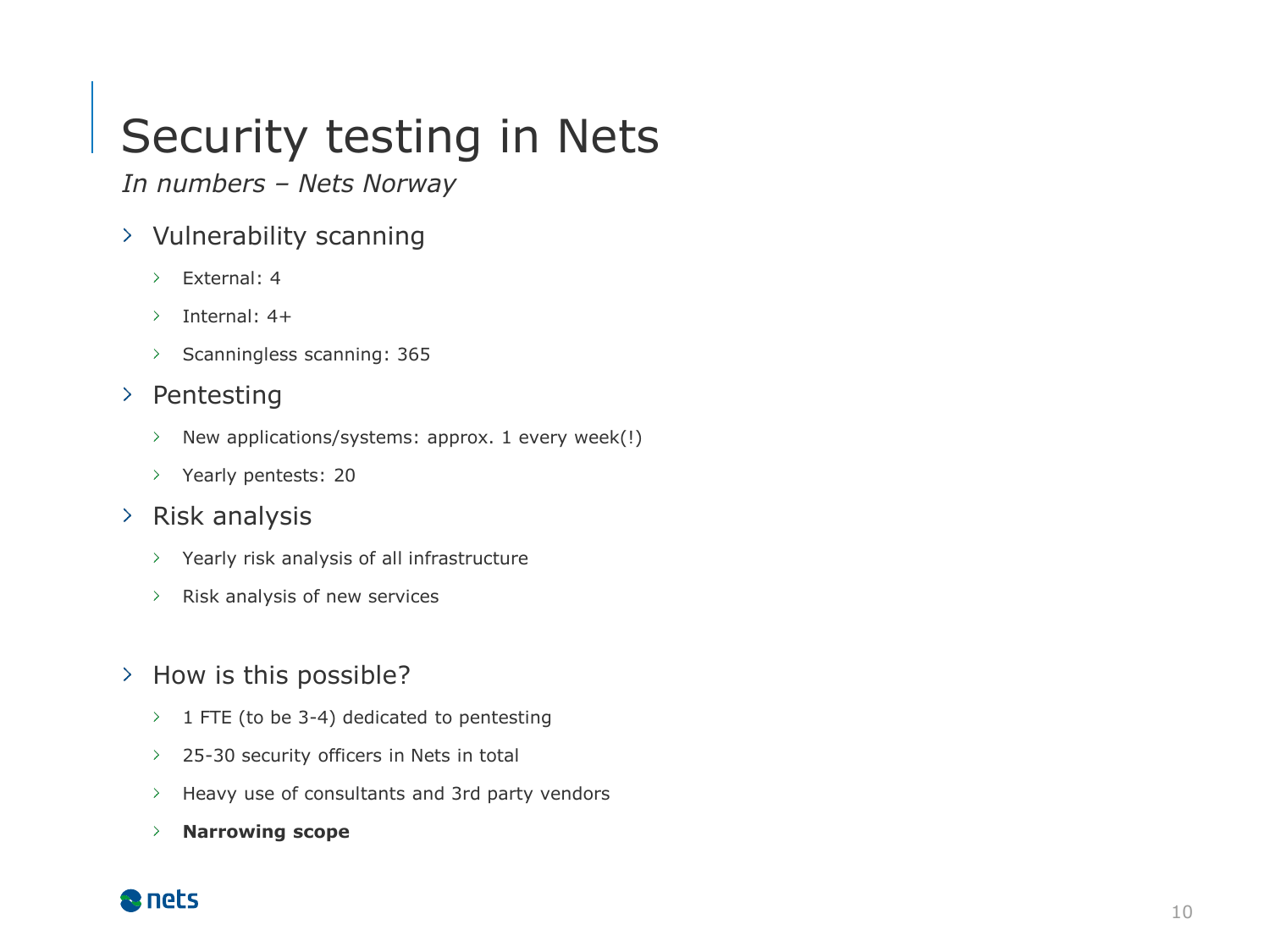#### a s t e r t e x t s ty l e s *Vulnerability scanning* Security testing in Nets

- Quarterly external scan
- Quarterly internal scan
- $\rightarrow$  Scanningless scanning



### Top 10 Solutions

- Workaround-Microsoft  $\text{I} \text{I} \text{S} = 1$
- Workaround-HTTP =  $6$
- Workaround-ICMP =  $7$
- Workaround-ICMP =  $67$
- Workaround-SSL =  $1$
- Reconfigure-HTTP =  $2$
- Workaround-Web Application Scanning =  $6$
- . Workaround-an FTP server = 3
- Workaround-SSL =  $7$
- $Workaround-SSL = 819$

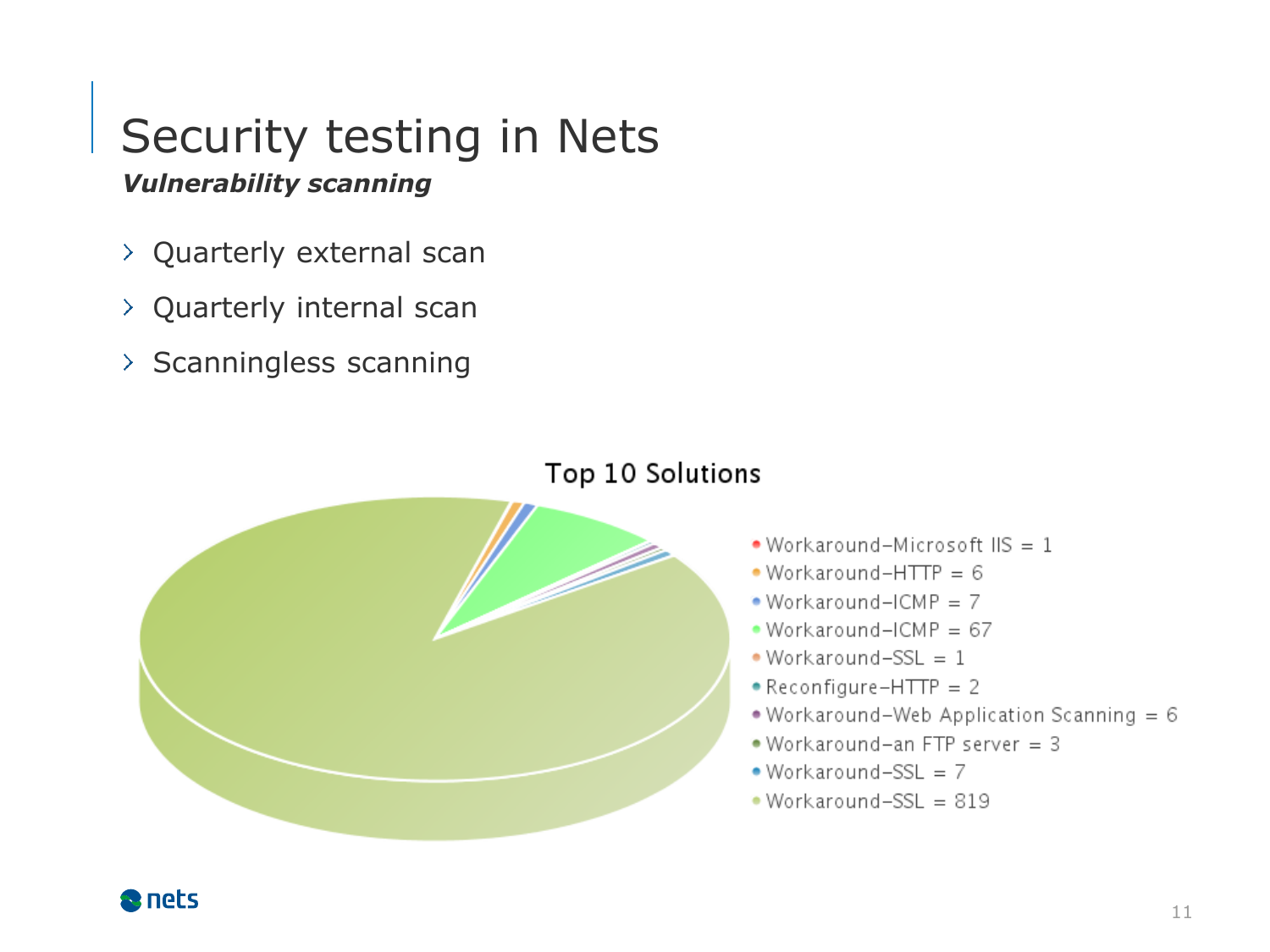### M a s t e r t e x t s ty l e s *Pentesting* Security testing in Nets

- $\rightarrow$  Typical findings
	- $>$  Input validation
	- Application vulnerabilities
	- Default passwords  $\sum_{i=1}^{n}$
	- > Vulnerable/unsecure protocols
	- Missing authentication/source verification  $\sum_{i=1}^{n}$
	- Design flaws  $\sum_{i=1}^{n}$
- 60% of findings through manual tests
	- > Narrow scope
	- Narrow scope  $\sum_{i=1}^{n}$
	- Narrow scope  $\sum_{i=1}^{n}$

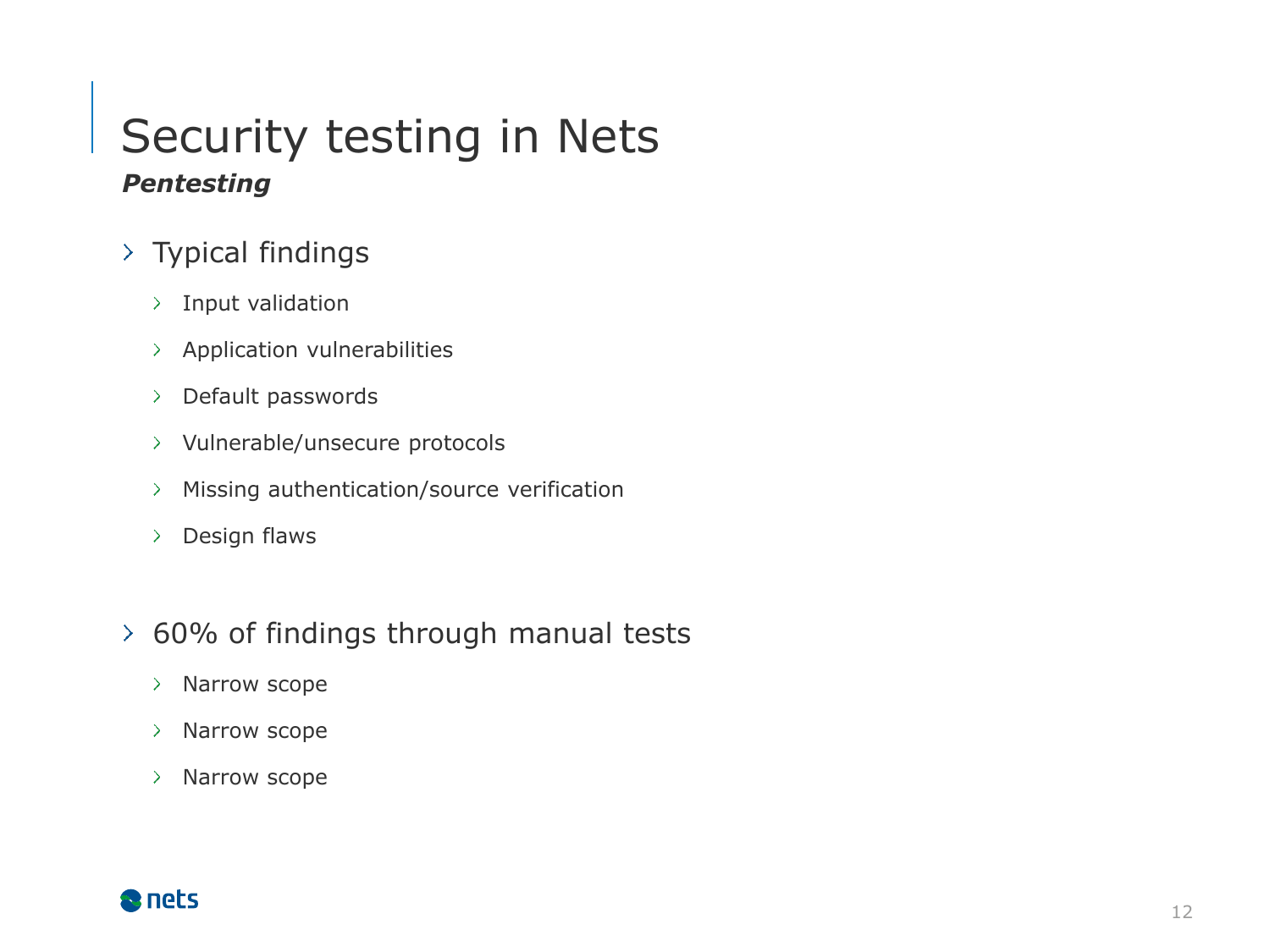### a s t e r t e x t s ty l e s *Pentesting* Security testing in Nets

How to narrow scope?

- Tool-support
	- Nessus  $\sum$
	- $\sum_{i=1}^{n}$ Nmap
	- AppScan  $\geq$
	- Metasploit  $\sum$
	- soapUI  $\sum_{i=1}^{n}$
	- Burp Suite  $\sum_{i=1}^{n}$
	- ZAP (Zed Attack Proxy)  $\sum$















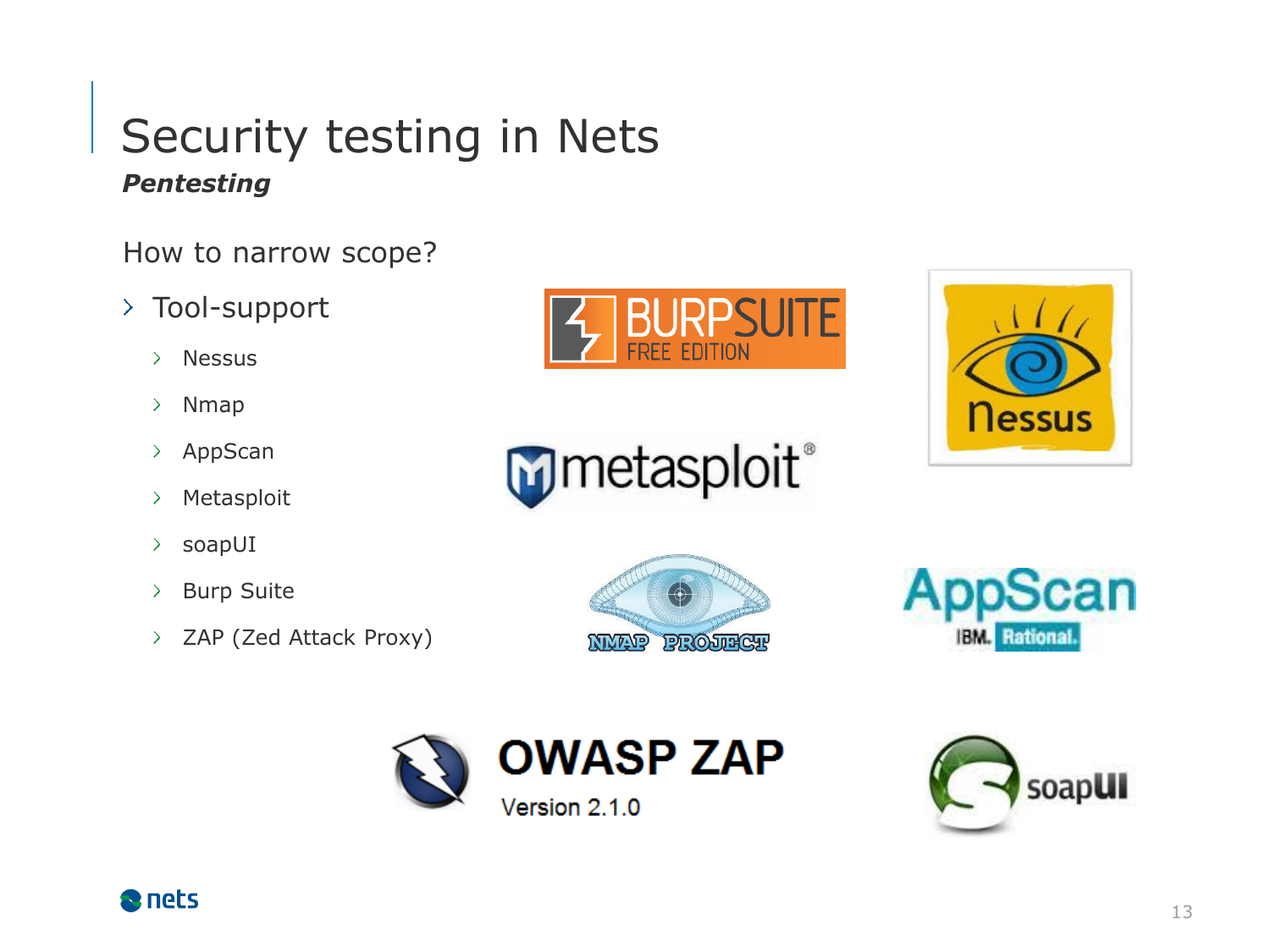### M a s t e r t e x t s ty l e s *Pentesting* Security testing in Nets

How to narrow scope?

- $>$  Risk analysis involving pentest team
	- **Business side priorities**
	- $>$  Structured walk-through of functionality
	- $\rightarrow$  Thorough system presentation
- $\ge$  Pentest team involved in software development phase
- $\rightarrow$  Pentest team involved in security arcitechture design

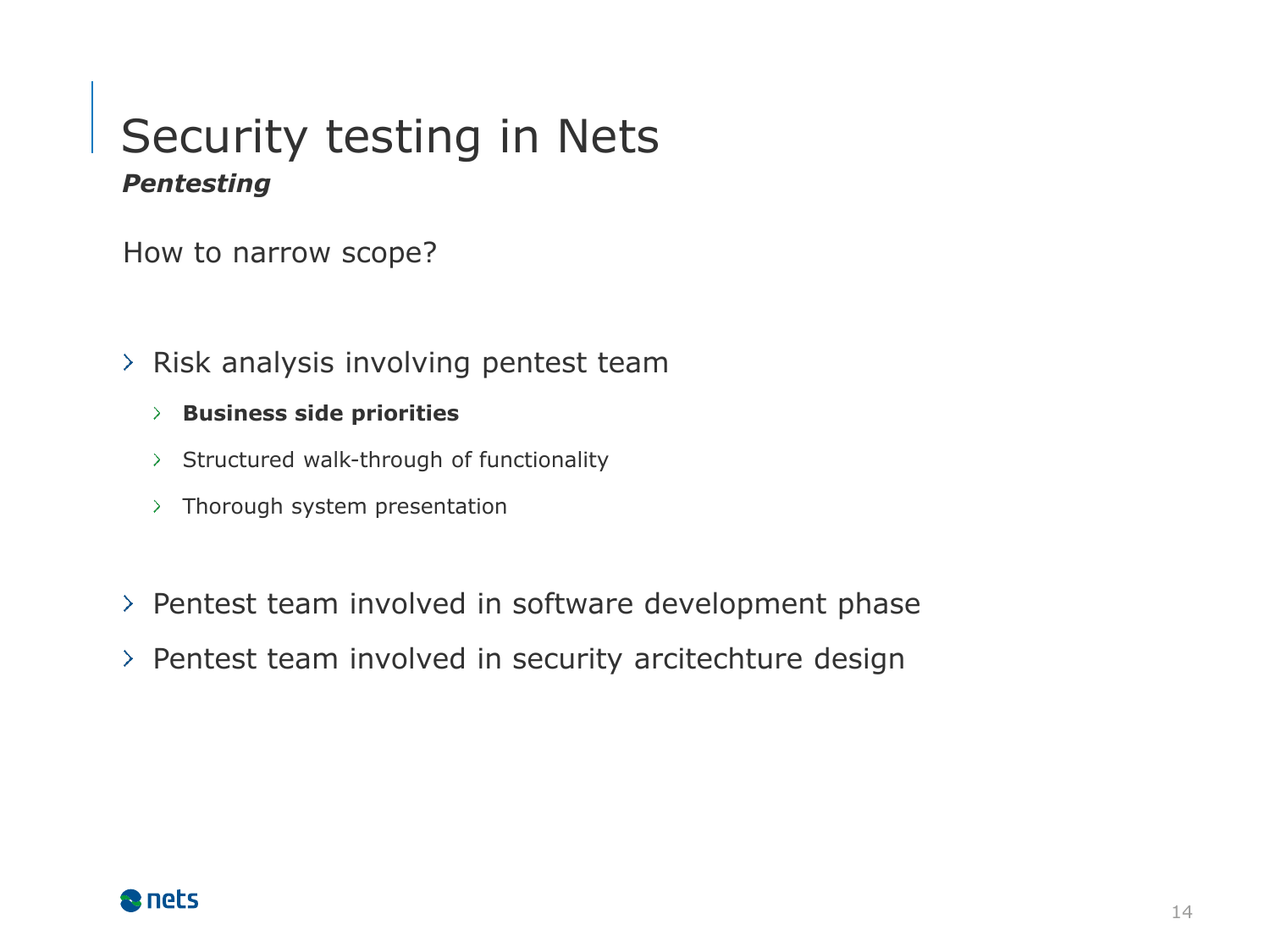#### M a s t e r t e x t s ty l e s Security testing and security incidents

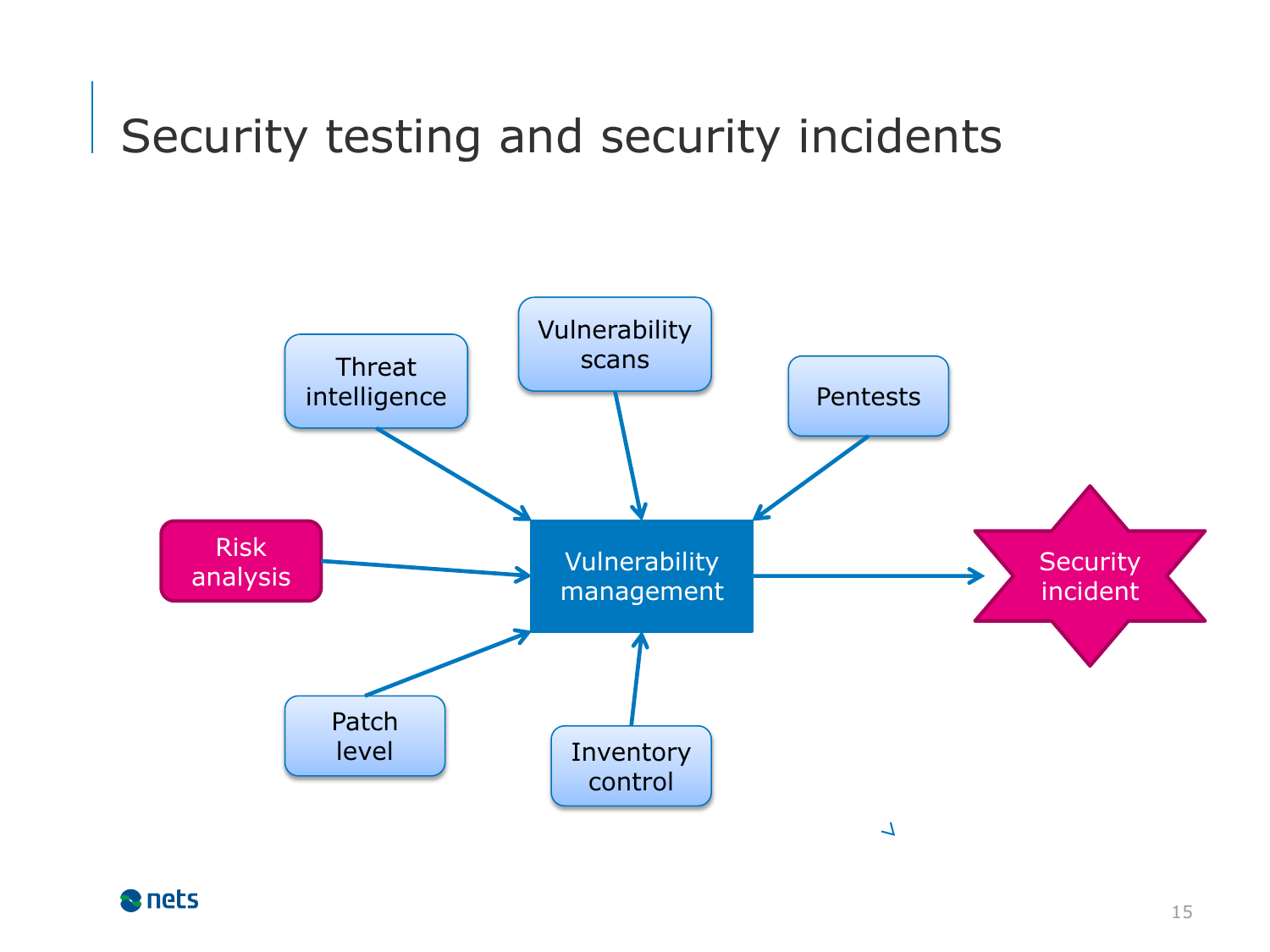#### M a s t e r t e x t s ty l e s Security testing and security incidents

*Nets SIRT vulnerability management procedure*

| Nets pentest/vulnerability scan findings |                                                        | <b>Priority:</b> |
|------------------------------------------|--------------------------------------------------------|------------------|
|                                          | affect production systems                              | <b>Major</b>     |
|                                          | remote exploitable                                     | 1&2              |
|                                          | would cause a Major 1 or 2 incident if exploited       |                  |
|                                          | do not affect production systems                       | 3                |
|                                          | not remotely exploitable (only internally)             |                  |
|                                          | would cause a Major 1 or 2 incident if exploited after |                  |
|                                          | system is released                                     |                  |
|                                          | do not require immediate actions                       |                  |

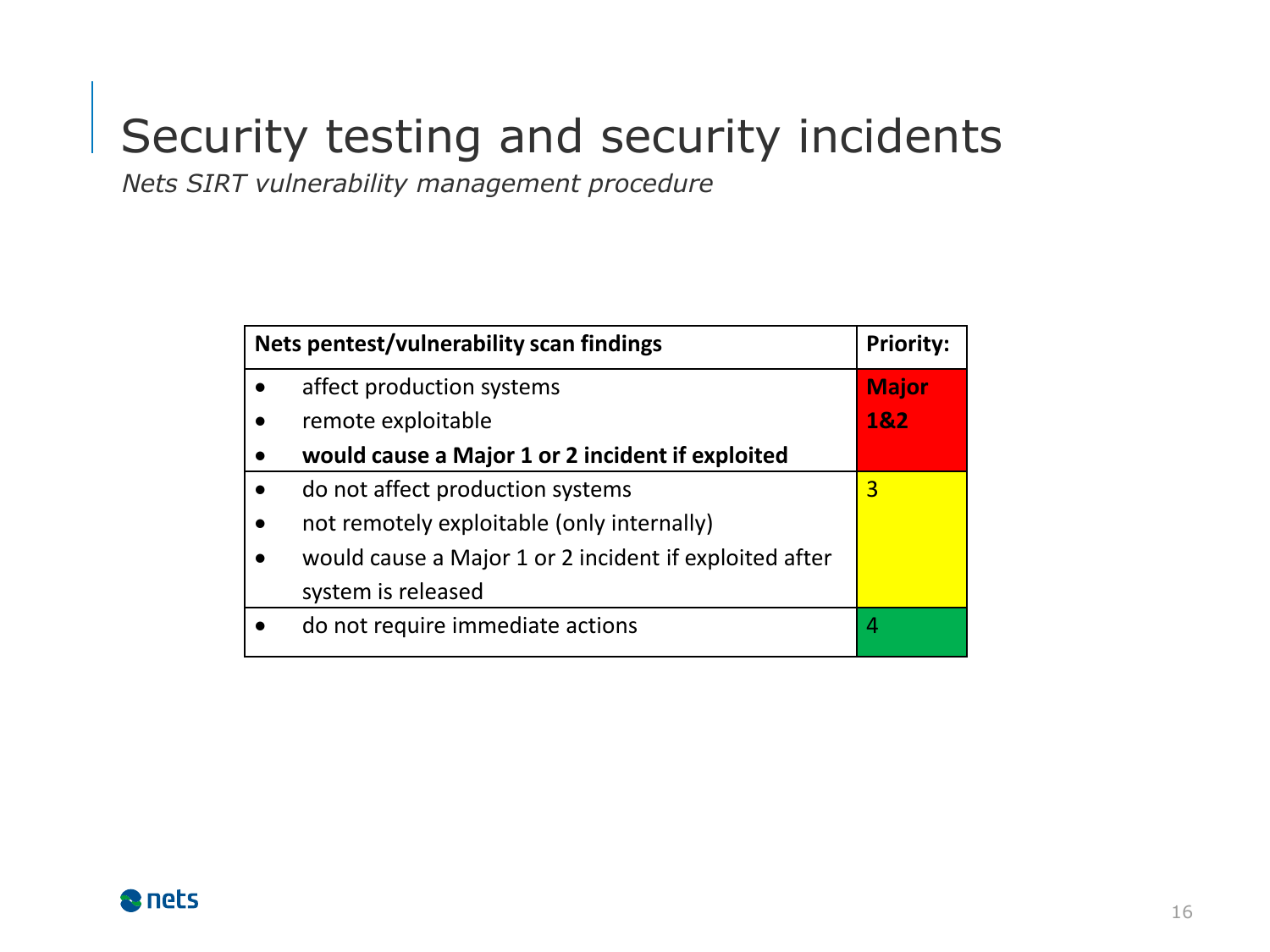#### M a s t e r t e x t s ty l e s Security testing and security incidents